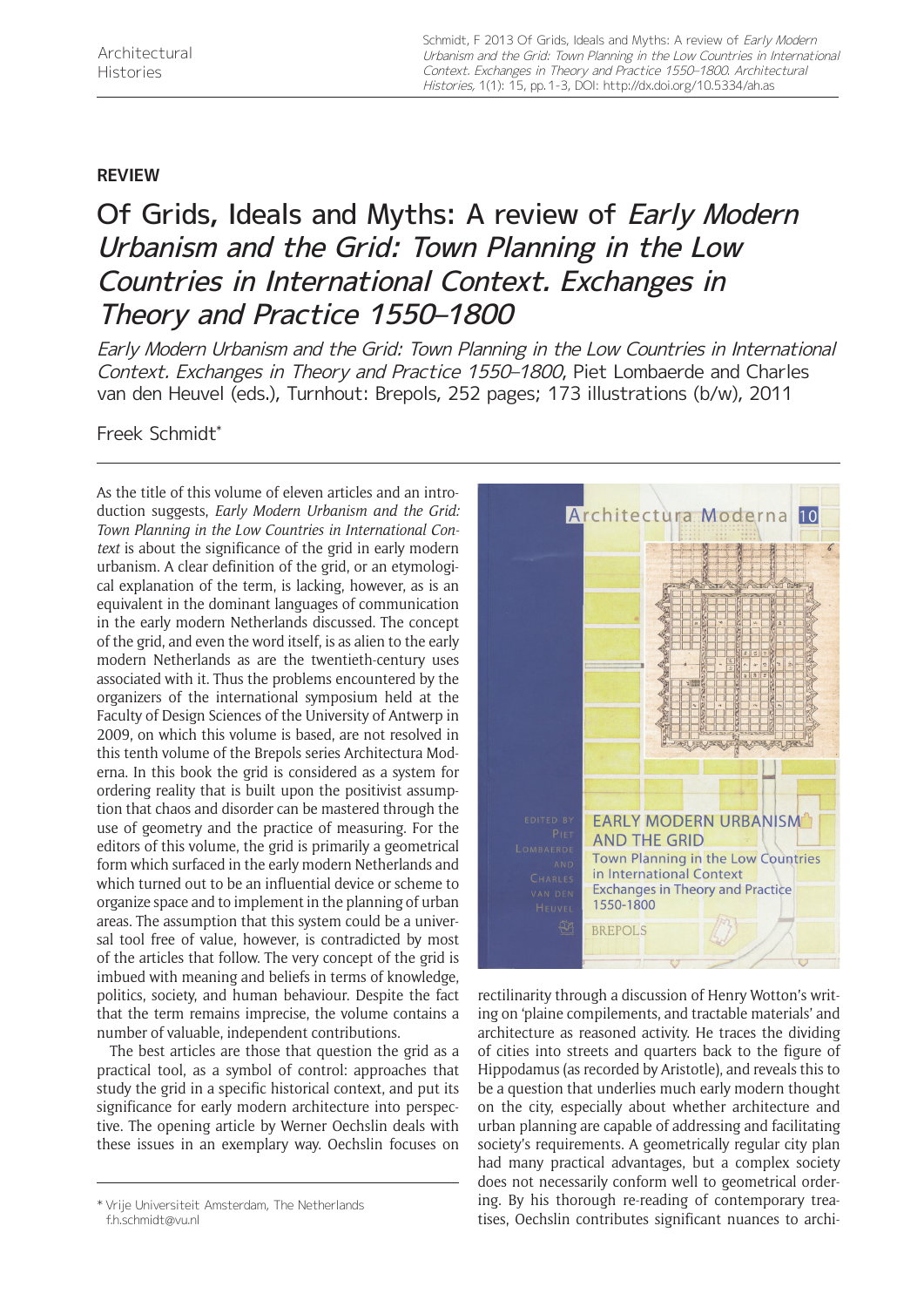tectural history's dominant interpretations of the 'ideal city' in the context of the early 20th-century invention of the discipline of urban design. Only at that period, when the architect's role was inflated to that of a creator of *Stadtbaukunst*, beyond merely serving society, were the grid and the regular city plan mythologized and detached from their historical context and meaning because of their visual appeal.

Simon Stevin's posthumously engraved city plan is reproduced on the cover and also appears four times in the volume.<sup>1</sup> It had a didactic function, as Charles van den Heuvel demonstrates. His plan was not a blueprint, but rather reflected existing knowledge of urban planning, represented in a schematic way. Grids in general were of little use in the practice of urban design or the planning of overseas settlements. Wim Nijenhuis' article offers an intriguing, though not very well argued, story of the complex of ideas concerning man and society that were shared by Stevin, Justus Lipsius, and prince Maurice of Orange, known as 'the Maurice Conspiracy'. The analysis overlooks recent scholarship on Stevin by Van den Heuvel and Heidi de Mare, as well as that of 17th-century mentality by Pieter Spierenburg and Herman Roodenburg; these might have been integrated to counterbalance the predominant interpretation through Foucault and Deleuze (Van den Heuvel 2005; Roodenburg 2004; De Mare 2001; Spierenburg 1991). Tobias Büchi's article concentrates on one publication, Dilich's *Peribologia* (1640), about fortress architecture and its connections to fortification theory in the Low Countries. The author, who has written a dissertation on *Fortifikationsliteratur*, describes how Dilich applied the same principles and methods Stevin had used, developing them so as to combine the requirements of the layout of the fortress with the city grid (Büchi 2009).

Jochen de Vilder examines the relation of the grid concept to the transformation of existing cities. Focusing on Antwerp, he concludes that important infrastructural improvements to revitalize the city made way for new buildings, such as a new exchange, town hall, and weigh house, and also opened up new spaces and required new roads and passages. The medieval city was therefore made current with the requirements of its new economic prosperity. The argument is superbly illustrated with digital reconstructions of the various projects, demonstrating how 16th-century urban renewal took place without any reference to the concept of the grid. Nils Ahlberg presents a selection from his dissertation on Swedish urban planning, focusing here on the influence of Netherlandish expertise. Because large areas of the Baltic were under Swedish rule, town planning was an export product, an instrument to enforce order and consolidate power, but developed under constant consultation and cooperation with foreign experts. With peace restored in 1619, the important harbour city of Götheborg, on the west coast of Sweden, was rebuilt on a location to the south, with the aid of specialists from the Netherlands, the largest group of foreigners employed there during these years. An appendix lists a substantial number of them.

*Castrametatio*, the principles of planning military camps, and their influences as models and ideal schemes for urban planning, are discussed by Piet Lombaerde, on the basis of books and prints published in the Spanish Habsburg circle of influence. He traces the interest in Habsburg Spain in the latest developments on military architecture and urbanism in the Netherlands. Lombaerde suggests that this was stimulated by a need 'to realise a more systematic and modern approach to organising and developing the engineering corps in a more academically responsible manner' (p. 130). He demonstrates this with a survey of publications that found their way to the Iberian peninsula, and discusses military academies in Madrid, Brussels, and Barcelona. He reveals the influence of models from the Low Countries in the Iberico-American world, and devotes special attention to Juan Ramon Coninck's projects for Lima (Peru). An appendix for further research, of military engineers from the southern Netherlands in the service of the Spanish, mostly Jesuits with special training in mathematics, completes this valuable contribution.

The central question of Jesús Escobar's article is whether one can speak of an *urbanismo austrìaco* in an analogy of Habsburg architecture to the *estilo austrìaco*. He analyzes the grid, the buildings imposed, and the resulting public spaces, and argues that the Plaza Mayor would be the most recognizable place to find traces of the Habsburg hegemony. At the same time, the use and application of building materials suggests a 'fluid transmission of the *estilo*' (174), in which the Netherlandish role was one of many. Christopher Heuer, focusing on New Amsterdam, briefly examines the grid and other European designs and plans that were transformed overseas. He uncovers the discrepancies between the planning and its representations on paper, by referring to Stevin's interest in processes of organisation, rather than the (geometrical) form of a city. Thus Heuer adds an extra dimension to the formalist approach underlying the basic idea of *Early Modern Urbanism and the Grid*, using as a way to apprehend the unfamiliar and the new, and to represent order.

The two last contributions seem out of place in a volume on the Low Countries, but in their distinct approaches to North American urban planning and the grid, they are worthwhile 'extras'. Neil Levine focuses on the evolution from the grid as an18th-century authorised by the federal government in 1785 and re-established in the Land Act of 1796 to its revival in the late 19th century, with Frank Lloyd Wright's quadruple block plan that corresponds with the original grid of the 1785 Ordinance. In the concluding article, David van Zanten returns to Chicago and to Louis Sullivan, who approached the grid as many late 19th-century and early 20th-century architects did — as a consequence and condition for the urban architecture and planning of the *Grossstadt*. Sullivan's method of design was highly influenced by his discovery of a geometrically dominant template; the Wainwright building (Saint Louis, 1890–91) was his most elaborate solution.

Since the late 19th century, we have been automatically seeing a grid and reading such geometry in a modern way; however, it is important to remember that such reading may differ from the early moderns. To them, 'the grid' was not necessarily evident, nor was 'grid' understood in the